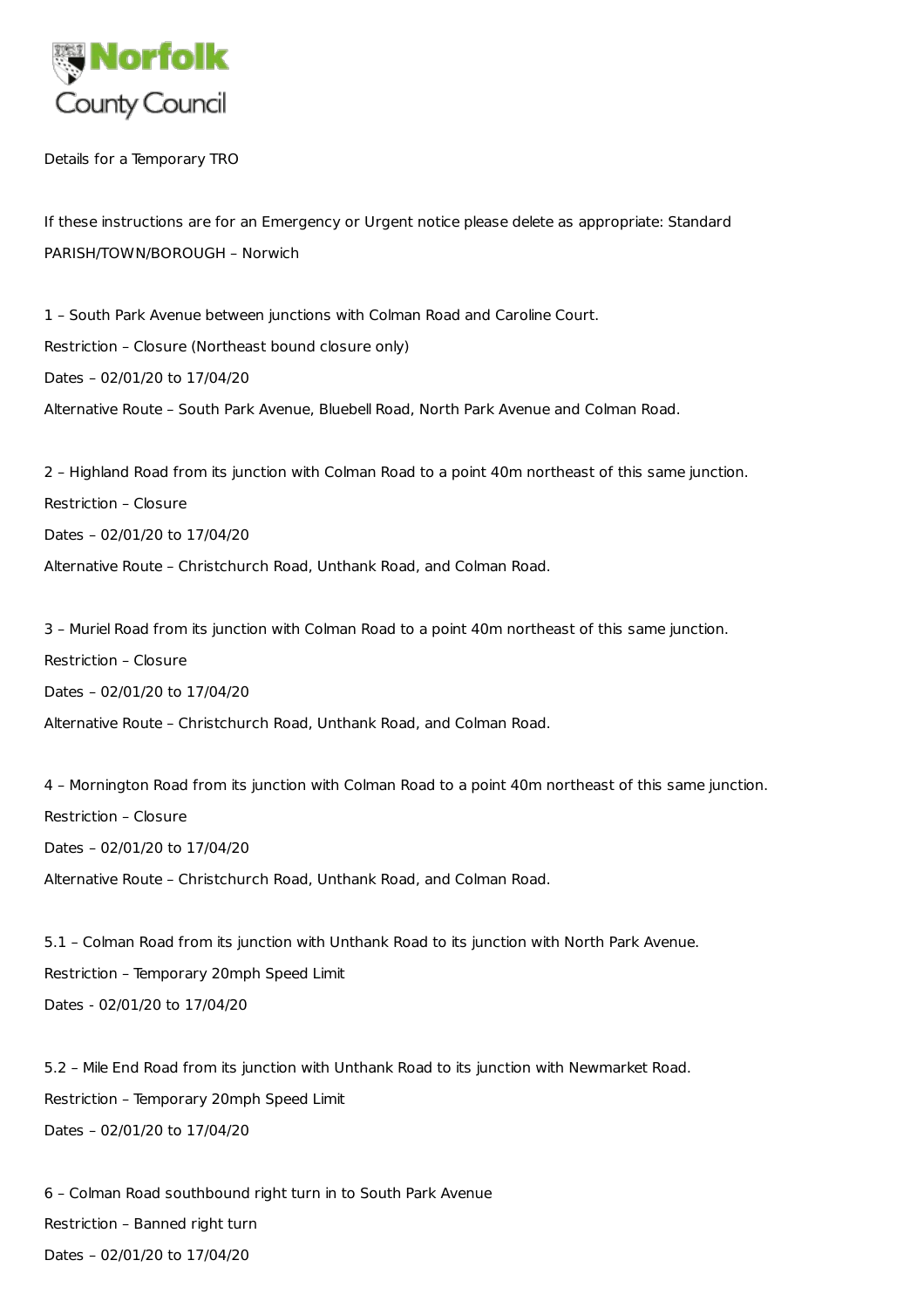Alternative route – Colman Road, Mile End Road, Newmarket Road, Mile End Road, Colman Road and South Park Avenue.

7.1 – Colman Road southbound right turn into Unthank Road Restriction – Banned right turn Dates – 02/01/20 to 06/03/20 Alternative route – Colman Road, Mile End Road, Newmarket Road, Mile End Road, Colman Road and Unthank Road.

7.2 Mile End Road northbound right turn into Unthank Road Restriction – Banned right turn Dates – 02/01/20 to 06/03/20 Alternative route – Mile End Road, Colman Road, Earlham Road roundabout, Colman Road, and Unthank Road.

8.1 – Waldeck Road from its junction with Mile End Road to a point 40 southwest of this same junction. Restriction – Closure Dates – 02/01/20 to 17/04/20 Alternative Route – Leopold Road, Newmarket Road, Mile End Road.

8.2 – Waldeck Road from its junction with Mile End Road to its junction with Leopold Road. Restriction – Suspension of one-way Dates – 02/01/20 to 17/04/20

9.1 - Unthank Road southbound banned right turn in to Colman Road Restrictions – banned right turn Dates – 02/01/20 to 02/03/20 Alternative route – Unthank Road, Mile End Road, Newmarket Road roundabout, Mile End Road and Colman Road.

9.2 – Unthank Road northbound banned right turn into Mile End Road

Restriction – Banned right turn

Dates – 02/01/20 to 02/03/20

Alternative route – Unthank Road, Colman Road, Earlham Road roundabout, Colman Road and Mile End Road.

10.1 – Colman Road from its junction with Unthank Road to its junction with North Park Avenue.

Restriction – Closure

Dates – 24/02/20 to 06/03/20 (between 1900hrs and 0600hrs)

Alternative Route – Mile End Road, Newmarket Road (A11), A47, Dereham Road, Guardian Road, Farrow Road, Colman Road and vice versa.

10.2 – Mile End Road from its junction with Newmarket Road to its junction with Colman Road.

Restriction – Closure

Dates – 24/02/20 to 06/03/20 (between 1900hrs and 0600hrs)

Alternative Route - Mile End Road, Newmarket Road (A11), A47, Dereham Road, Guardian Road, Farrow Road, Colman Road and vice versa.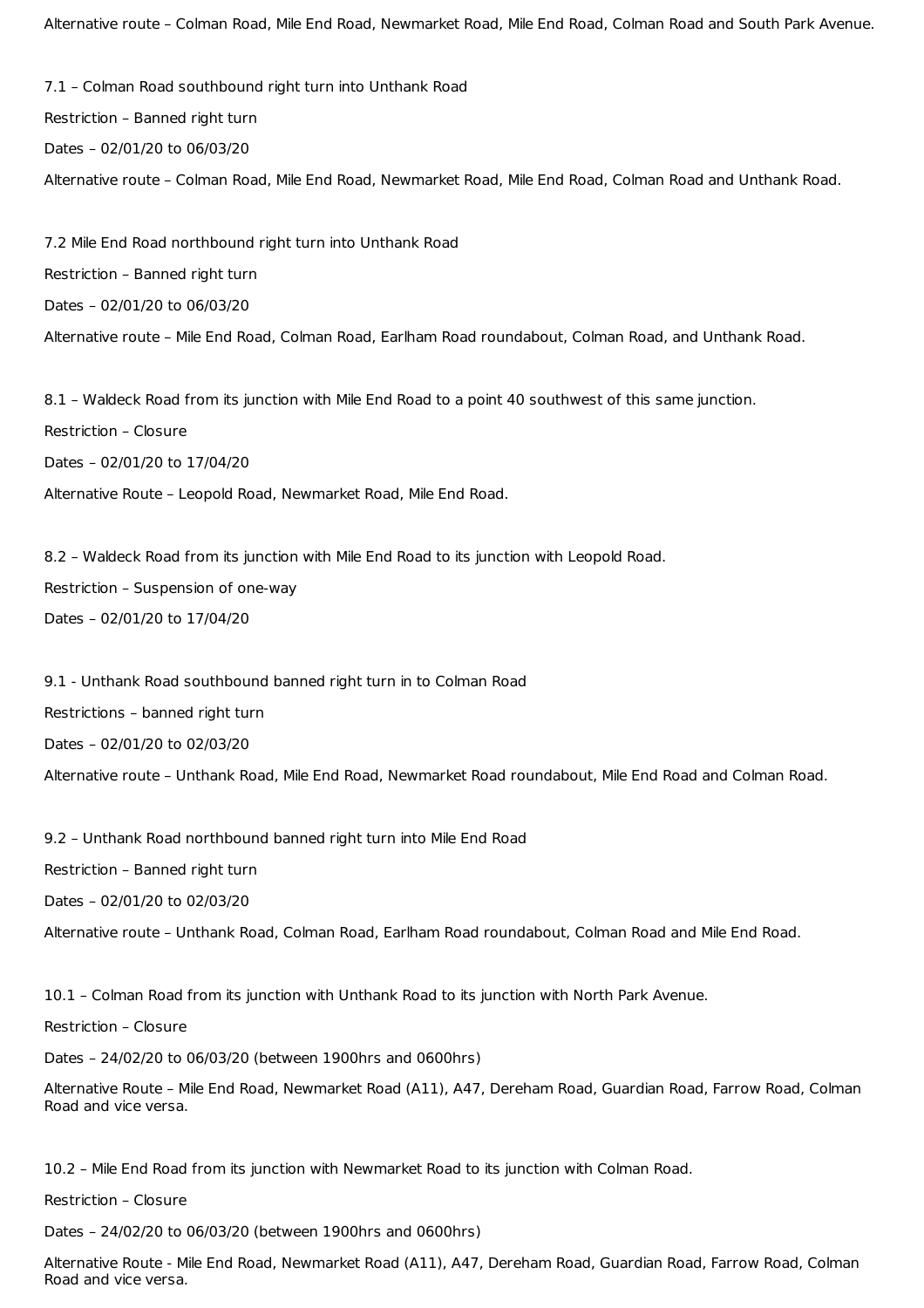10.3 – Unthank Road from its junction with Colman Road to a point 125 northeast of this same junction.

Restriction – Closure

Dates – 24/02/20 to 06/03/20 (between 1900hrs and 0600hrs)

Alternative route – Unthank Road, Earlham Road roundabout, Convent Road, Chapel Field Road, St Stephens Road, Newmarket Road, Mile End Road and vice versa.

11.1 – South Park Avenue at its junction with Colman Road.

Restriction – Full Closure

Dates – 30/03/20 to 10/04/20 (between 1900hrs and 0600hrs)

Alternative Route – South Park Avenue, Bluebell Road, North Park Avenue, Colman Road and vice versa.

11.2 – Colman Road from its junction with Unthank Road to its junction with North Park Avenue.

Restriction – Full Closure

Dates – 30/03/20 to 10/04/20 (between 1900hrs and 0600hrs)

Alternative route – Mile End Road, Newmarket Road (A11), A47, Dereham Road, Guardian Road, Farrow Road, Colman Road and vice versa.

12.1 – Unthank Road from its junction with Colman Road to a point 125m northeast of this same junction.

Restriction - Road Closure

Dates – 22/02/20 to 23/02/20

Alternative route – Unthank Road, Earlham Road roundabout, Convent Road, Chapel Field Road, St Stephens Road, Newmarket Road, Mile End Road and vice versa.

12.2 - Unthank Road from its junction with Colman Road to a point 120m further south of this same junction.

Restriction - Road Closure

Dates – 22/02/20 to 23/02/20

Alternative route – Unthank Road, Leopold Road, Newmarket Road, Mile End Road and vice versa.

13 - Unthank Road at its junction with Colman Road and MIel End Road.

Restriction - Banned movement, vehilces will be prohibited from traveling from the northern side of Unthank Road to the southern side of Unthiank Road and vice versa.

Dates - 27/01/20 to 17/04/20

Alternative route 1 - Unthank Road outbound, Mile End Road, Newmarket Road roundabout, Mile End Road and Unthank Road outbound.

Alternative route 2 - Unthank Road inbound, Colman Road, Earlham Road roundabout, Colman Road and Unthank Road inbound.

Parishes affected by alternative route – Norwich

Sent by: Street Works Officer's name – Aaron Fitch Phone no: 01603212203